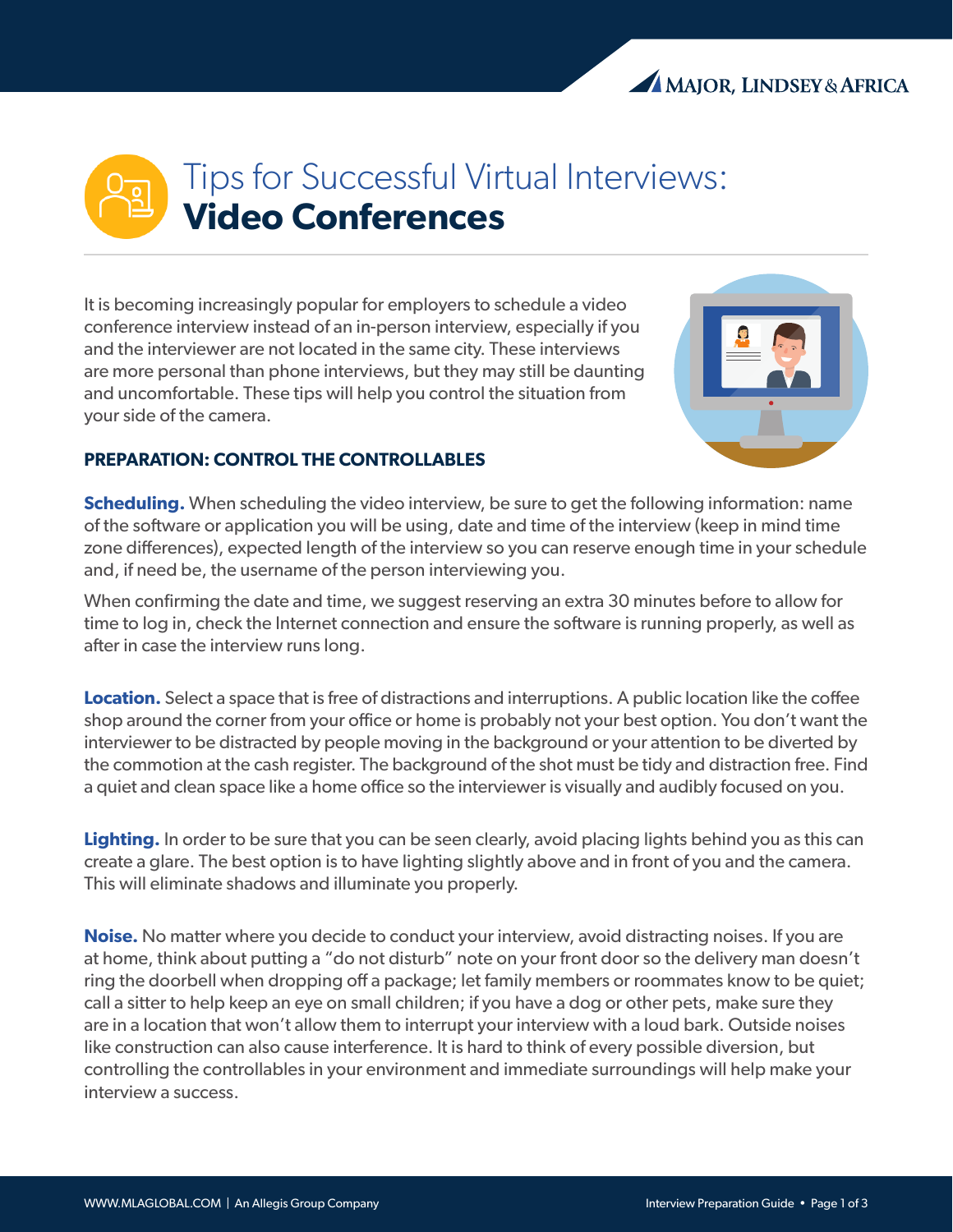

**Device Selection.** Once you know the software or application, make sure you download and install the most up-to-date version on the device you plan to use for the interview. A computer with a wired connection is always the best choice, but a phone or tablet will also work. If you're using a tablet or phone, you will have to make sure you have a stable, flat surface to rest the device on. You do not want to be holding the device in case you have an unsteady hand due to interview jitters. In order to avoid a shut down or battery outage, make sure your device is fully charged before and, if possible, leave it plugged in to a power source for the duration of the interview.

**Test the software or application.** If you have never used the technology before, be sure to log in and become familiar with the software. Practice using the technology by doing a dry run. Do your camera and microphone work? Have a pair of headphones with a mic handy just in case you run into issues during the actual interview. Have a backup plan lined up in case anything goes wrong



**DO:**  John.Smith John.R.Smith

**DON'T:** buckeyefan01! coffeegirl1974

the day of the interview. If you run into issues, utilize the software or application website. Most well-known programs have a user guide or helpful tips section anyone can access and review in advance.

Some applications ask you to create a username and upload a profile photo. We cannot stress enough how imperative it is to have a professional username and profile photo. We suggest using FirstName.LastName or Firstname.MiddleInitial.LastName.

For your profile photo, it is best to use a professional headshot, not a cropped photo from your most recent family vacation or night out.

**Attire.** Dress like you would for an in-person interview—wear business attire or a suit. Even though the interviewer will likely only see you from the chest up, you should still be dressed professionally from head to toe. When selecting your outfit, you will want to avoid "busy" patterns or prints and colors that wash you out. Solid, bright colors appear best on screen regardless of hair color and complexion. If you wear jewelry, stay away from flashy and shiny pieces that could reflect light.

**Practice ahead of time.** In order to feel prepared and confident, you will need to practice, especially if this is your first time being interviewed via video conference. Have a mentor or friend Skype or FaceTime with you asking various interview questions to help you prepare. We suggest practicing on the same device and, if possible, in the same location you plan to be for the interview so that you get comfortable in the environment. At the very least, record yourself answering questions on your phone and then replay the video. Review the recording to see if you move around too much, if you have optimal video and sound quality, if you speak too fast or if you are not focusing on the camera. You will put your best foot forward when you feel prepared, confident and relaxed.